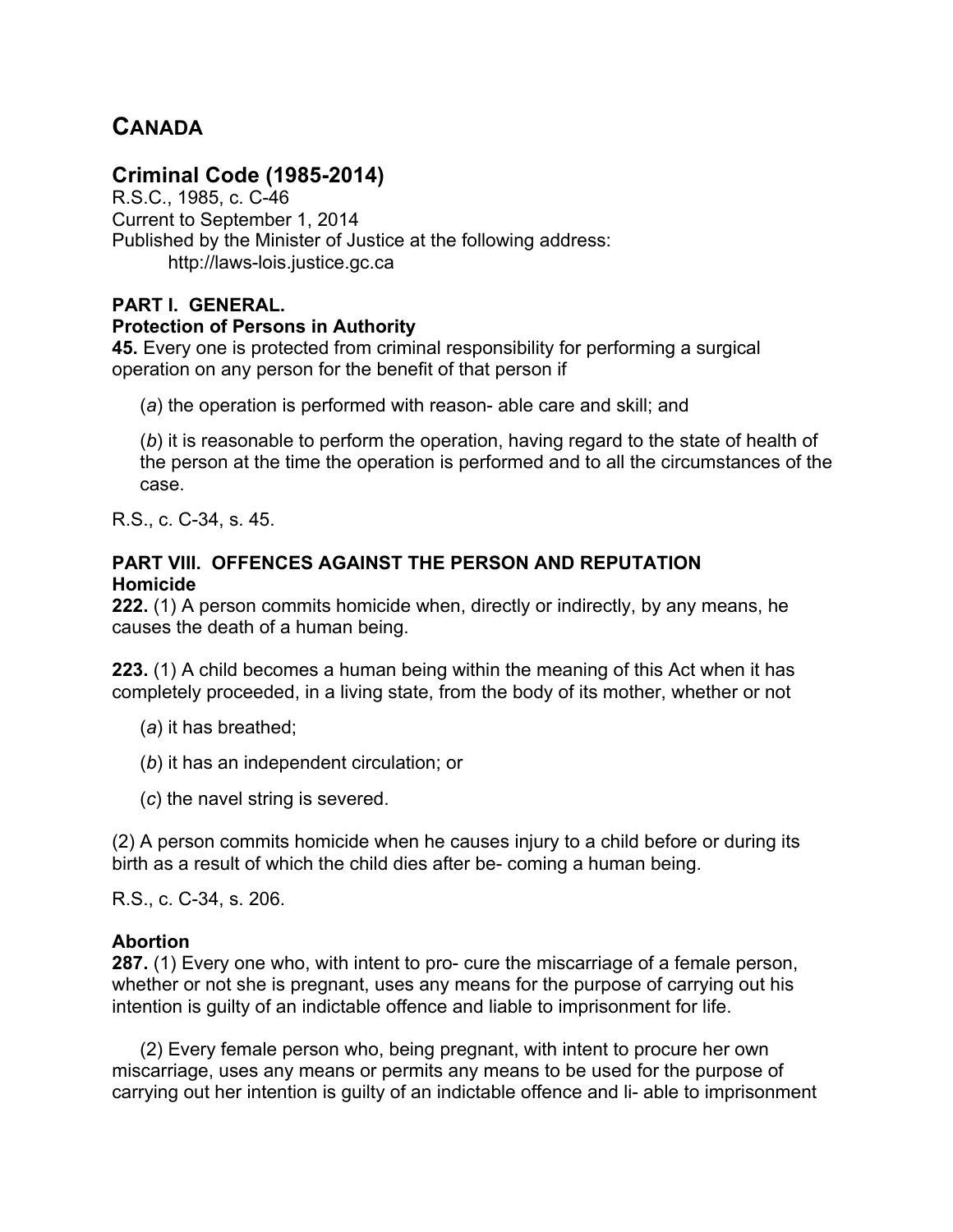for a term not exceeding two years.

- (3) In this section, "means" includes
- (*a*) the administration of a drug or other noxious thing;
- (*b*) the use of an instrument; and
- (*c*) manipulation of any kind.
- (4) Subsections (1) and (2) do not apply to

(*a*) a qualified medical practitioner, other than a member of a therapeutic abortion committee for any hospital, who in good faith uses in an accredited or approved hospital any means for the purpose of carrying out his intention to procure the miscarriage of a female person, or

(*b*) a female person who, being pregnant, permits a qualified medical practitioner to use in an accredited or approved hospital any means for the purpose of carrying out her intention to procure her own miscarriage,

if, before the use of those means, the therapeutic abortion committee for that accredited or approved hospital, by a majority of the members of the committee and at a meeting of the committee at which the case of the female person has been reviewed,

(*c*) has by certificate in writing stated that in its opinion the continuation of the pregnancy of the female person would or would be likely to endanger her life or health, and

(*d*) has caused a copy of that certificate to be given to the qualified medical practitioner.

(5) The Minister of Health of a province may by order

(*a*) require a therapeutic abortion committee for any hospital in that province, or any member thereof, to furnish him with a copy of any certificate described in paragraph (4) (*c*) issued by that committee, together with such other information relating to the circumstances surrounding the issue of that certificate as he may require; or

(*b*) require a medical practitioner who, in that province, has procured the miscarriage of any female person named in a certificate described in paragraph (4)(*c*), to furnish him with a copy of that certificate, together with such other information relating to the procuring of the miscarriage as he may require.

(6) For the purposes of subsections (4) and (5) and this subsection,

"accredited hospital" means a hospital accredited by the Canadian Council on Hospital Accreditation in which diagnostic services and medical, surgical and obstetrical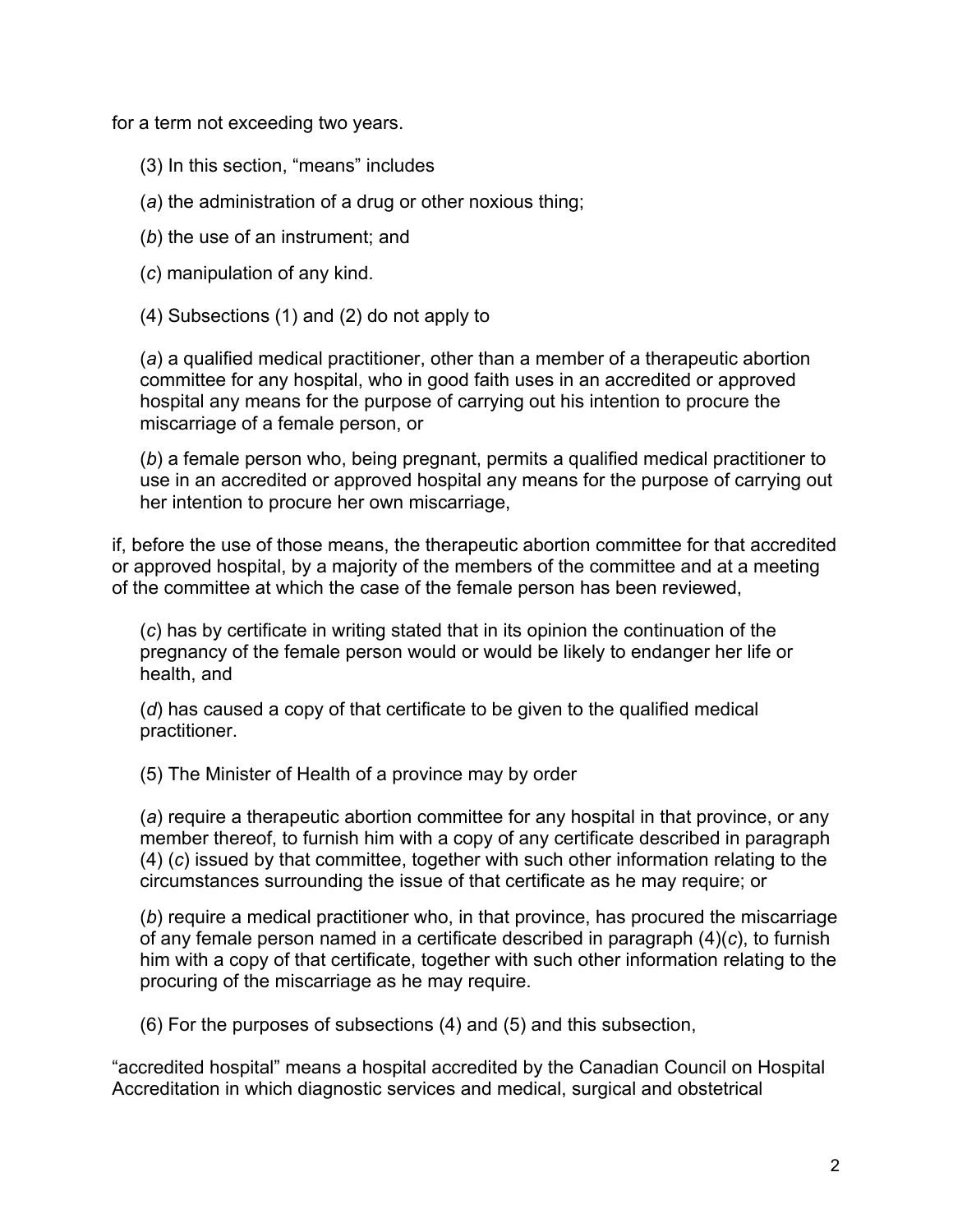treatment are provided;

"approved hospital" means a hospital in a province approved for the purposes of this section by the Minister of Health of that province;

"board" means the board of governors, management or directors, or the trustees, commission or other person or group of persons having the control and management of an accredited or approved hospital;

"Minister of Health" means

(*a*) in the Provinces of Ontario, Quebec, New Brunswick, Prince Edward Island, Manitoba and Newfoundland, the Minister of Health,

(*b*) in the Provinces of Nova Scotia and Saskatchewan, the Minister of Public Health, and

(*c*) in the Province of British Columbia, the Minister of Health Services and Hospital Insurance,

(*d*) in the Province of Alberta, the Minister of Hospitals and Medical Care,

(*e*) in Yukon, the Northwest Territories and Nunavut, the Minister of Health;

"qualified medical practitioner" means a person entitled to engage in the practice of medicine under the laws of the province in which the hospital referred to in subsection (4) is situated;

"therapeutic abortion committee" for any hospital means a committee, comprised of not less than three members each of whom is a qualified medical practitioner, appointed by the board of that hospital for the purpose of considering and determining questions relating to terminations of pregnancy within that hospital.

(7) Nothing in subsection (4) shall be construed as making unnecessary the obtaining of any authorization or consent that is or may be required, otherwise than under this Act, before any means are used for the purpose of carrying out an intention to procure the miscarriage of a female person.

R.S., 1985, c. C-46, s. 287; 1993, c. 28, s. 78; 1996, c. 8, s. 32; 2002, c. 7, s. 141.

\_\_\_\_\_\_\_\_\_\_\_\_\_\_\_\_\_\_\_\_\_\_\_\_\_\_\_\_\_\_\_\_\_\_\_\_\_\_\_\_\_\_\_\_\_

**288.** Every one who unlawfully supplies or procures a drug or other noxious thing or an instrument or thing, knowing that it is intended to be used or employed to procure the miscarriage of a female person, whether or not she is pregnant, is guilty of an indictable offence and li- able to imprisonment for a term not exceeding two years.

R.S., c. C-34, s. 252.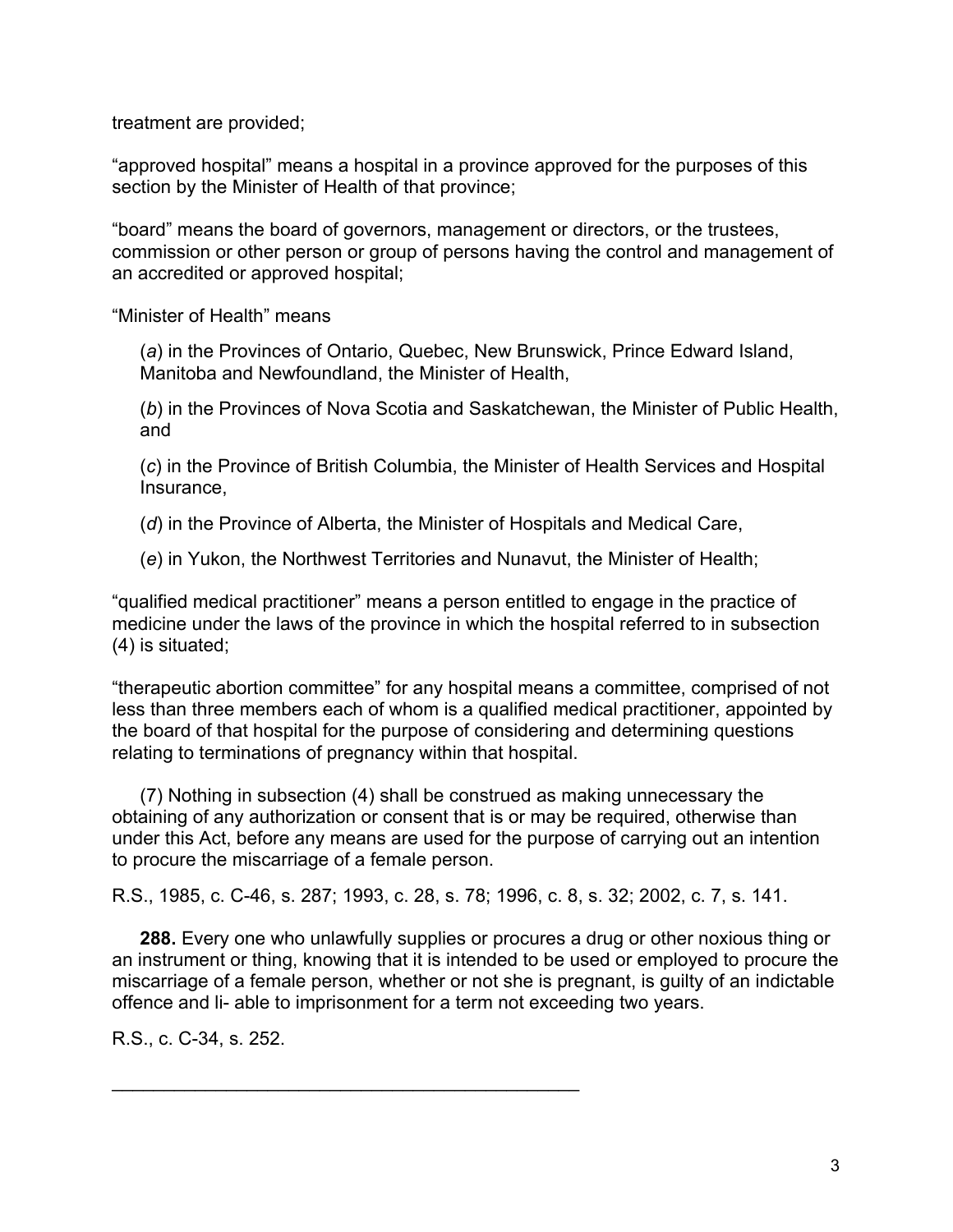# **1988 Supreme Court decision**

Morgentaler vs. Attorney General of Canada decision, 28 January 1988.

Dr. Henry Morgentaler, Dr. Leslie Frank Smoling and Dr. Robert Scott, *Appellants v.*  Her Majesty The Queen, *Respondent* and The Attorney General of Canada, *Intervener* File No.: 19556 1986: October 7, 8, 9, 10; 1988: January 28 Present: Dickson, C.J. and Beetz, Estey, McIntyre, Lamer, Wilson and La Forest JJ.

The Chief Justice [Dickson]: … In summary, s. 251 [of the Criminal Code] is a law which forces women to carry a foetus to term contrary to their own priorities and aspirations and which imposes serious delay causing increased physical and psychological trauma to those women who meet its criteria (pp. 45, 63). …

"I conclude that the procedures created in s. 251 of the Criminal Code for obtaining a therapeutic abortion do not comport with the principles of fundamental justice. … (T)he deprivation of a pregnant woman's right to security of the person can never comport with fundamental justice. ... (T)he deprivation of security of the person caused by s. 251 as a whole is not in accordance with the second clause of s. 7" [of the Canadian Charter of Rights and Freedoms] (p. 73).

*Note from legal scholar in Canada: The Morgentaler decision struck down former Section 251 in the Criminal Code. However, the same language remains in Section 287 of the current Code below; and the provision prohibiting supplying noxious things, instruments, or drugs to produce abortions is in Section 288; yet both are not being enforced currently because of the court decision. The effect is that there are no restrictions to abortion in Canada.* 

# **Criminal Code (1970)**

R.S.C., 1970, c. C-34 [changes below enacted in 1969]

\_\_\_\_\_\_\_\_\_\_\_\_\_\_\_\_\_\_\_\_\_\_\_\_\_\_\_\_\_\_\_\_\_\_\_\_\_\_\_\_\_\_\_\_\_

**251**. (1) Every one who, with intent to procure the miscarriage of a female person, whether or not she is pregnant, uses any means for the purpose of carrying out his intention is guilty of an indictable offence and is liable to imprisonment for life.

(2) Every female person who, being pregnant, with intent to procure her own miscarriage, uses any means or permits any means to be used for the purpose of carrying out her intention is guilty of an indictable offence and is liable to imprisonment for two years.

(3) In this section, "means" includes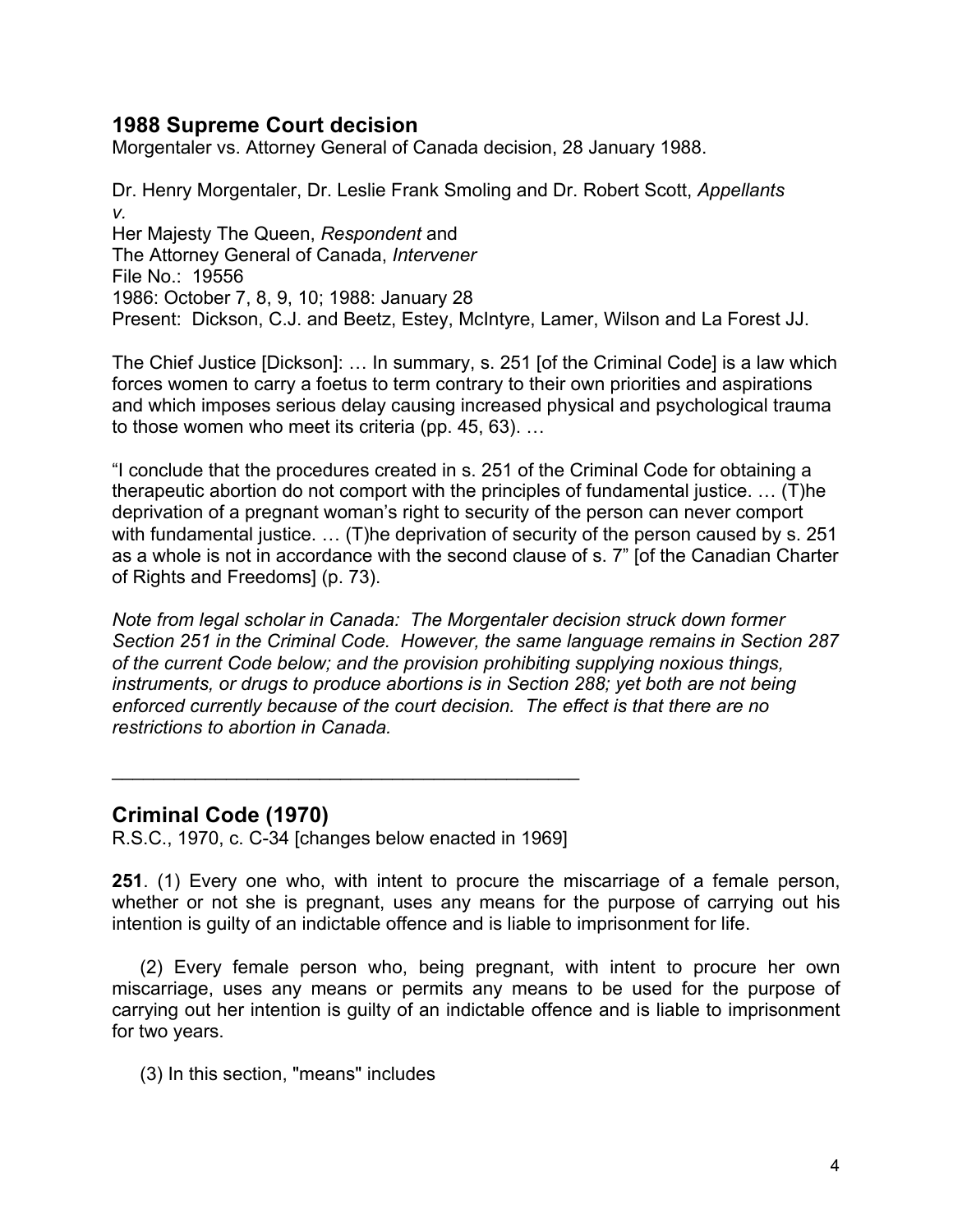(a) the administration of a drug or other noxious thing,

(b) the use of an instrument, and

(c) manipulation of any kind.

(4) Subsections (1) and (2) do not apply to

(a) a qualified medical practitioner, other than a member of a therapeutic abortion committee for any hospital, who in good faith uses in an accredited or approved hospital any means for the purpose of carrying out his intention to procure the miscarriage of a female person, or

(b) a female person who, being pregnant, permits a qualified medical practitioner to use in an accredited or approved hospital any means described in paragraph (a) for the purpose of carrying out her intention to procure her own miscarriage, if, before the use of those means, the therapeutic abortion committee for that accredited or approved hospital, by a majority of the members of the committee and at a meeting of the committee at which the case of such female person has been reviewed,

(c) has by certificate in writing stated that in its opinion the continuation of the pregnancy of such female person would or would be likely to endanger her life or health, and

(d) has caused a copy of such certificate to be given to the qualified medical practitioner.

(5) The Minister of Health of a province may by order

(a) require a therapeutic abortion committee for any hospital in that province, or any member thereof, to furnish to him a copy of any certificate described in paragraph (4)(c) issued by that committee, together with such other information relating to the circumstances surrounding the issue of that certificate as he may require, or

(b) require a medical practitioner who, in that province, has procured the miscarriage of any female person named in a certificate described in paragraph (4)(c), to furnish to him a copy of that certificate, together with such other information relating to the procuring of the miscarriage as he may require.

(6) For the purposes of subsections (4) and (5) and this subsection

"accredited hospital" means a hospital accredited by the Canadian Council on Hospital Accreditation in which diagnostic services and medical, surgical and obstetrical treatment arc provided;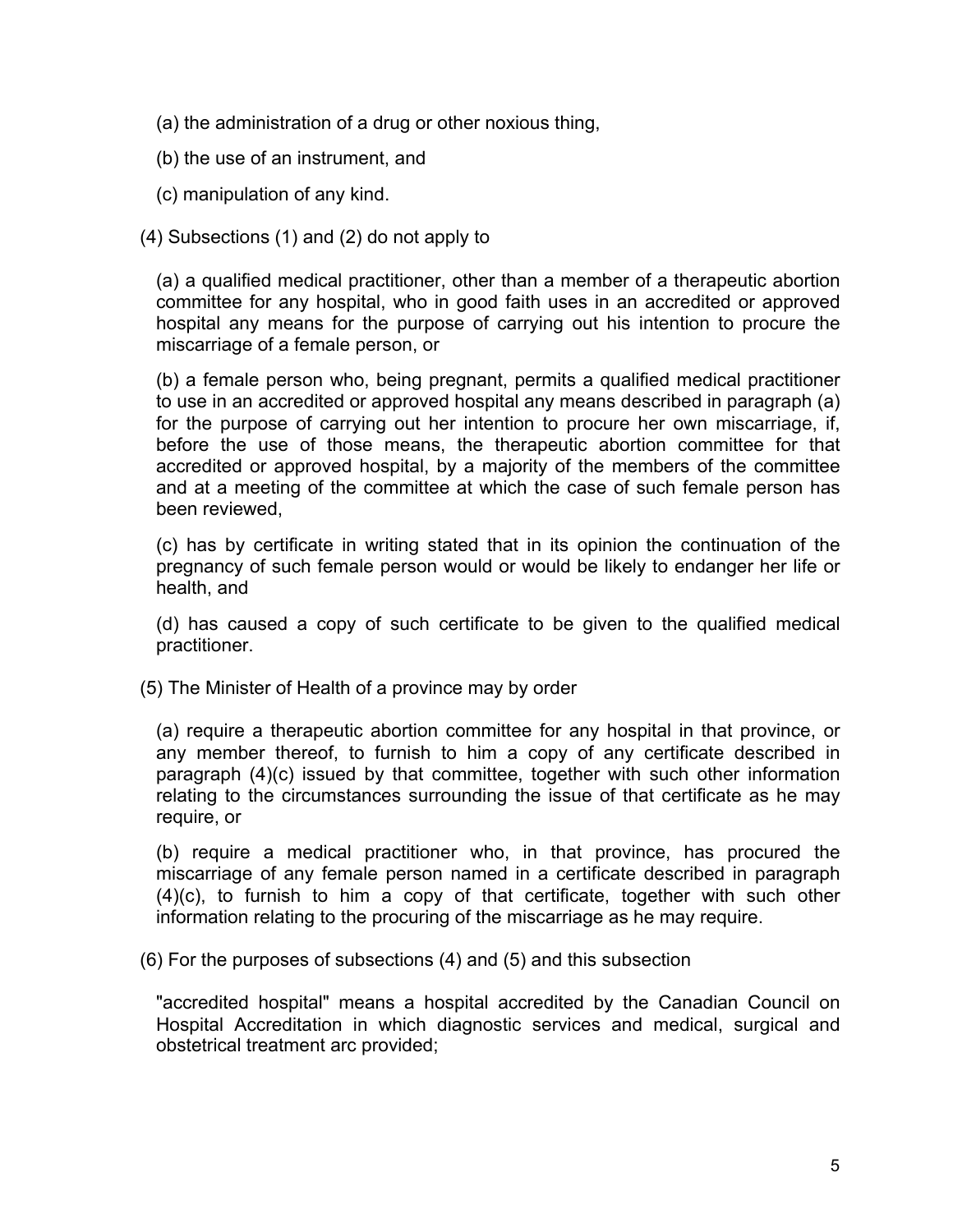"approved hospital" means a hospital in a province approved for the purposes of this section by the Minister of Health of that province;

"board" means the board of governors, management or directors, or the trustees, commission or other person or group of persons having the control and management of an accredited or approved hospital;

"Minister of Health" means

(a) in the Provinces of Ontario, Quebec, New Brunswick, Manitoba, Alberta, Newfoundland and Prince Edward Island, the Minister of Health,

(b) in the Province of British Columbia, the Minister of Health Services and Hospital Insurance,

(c) in the Provinces of Nova Scotia and Saskatchewan, the Minister of Public Health, and

(d) in the Yukon Territory and the Northwest Territories, the Minister of National Health and Welfare;

"qualified medical practitioner" means a person entitled to engage in the practice of medicine under the laws of the province in which the hospital referred to in subsection (4) is situated;

"therapeutic abortion committee" for any hospital means a committee, comprised of not less than three members each of whom is a qualified medical practitioner, appointed by the board of that hospital for the purpose of considering and determining questions relating to terminations of pregnancy within that hospital,

(7) Nothing in subsection (4) shall be construed as making unnecessary the obtaining of any authorization or consent that is or may be required, otherwise than under this Act, before any means are used for the purpose of carrying out an intention to procure the miscarriage of a female person.

Source: Morgentaler v. The Queen [1976] 1 S.C.R. 616. \_\_\_\_\_\_\_\_\_\_\_\_\_\_\_\_\_\_\_\_\_\_\_\_\_\_\_\_\_\_\_\_\_\_\_\_\_\_\_\_\_\_\_\_\_

# **The Criminal Code, 1892**

55-56 Victoria, c. 29 Printed by Samuel Edward Dawson, Law Printer to the Queen's Most Excellent Majesty, Anno Domini 1892

# **PART II. MATTERS OF JUSTIFICATION OR EXCUSE.**

**57**. Every one is protected from criminal responsibility for performing with reasonable care and skill any surgical operation upon any person for his benefit, provided that performing the operation was reasonable, having regard to the patient's state at the time, and to all the circumstances of the case.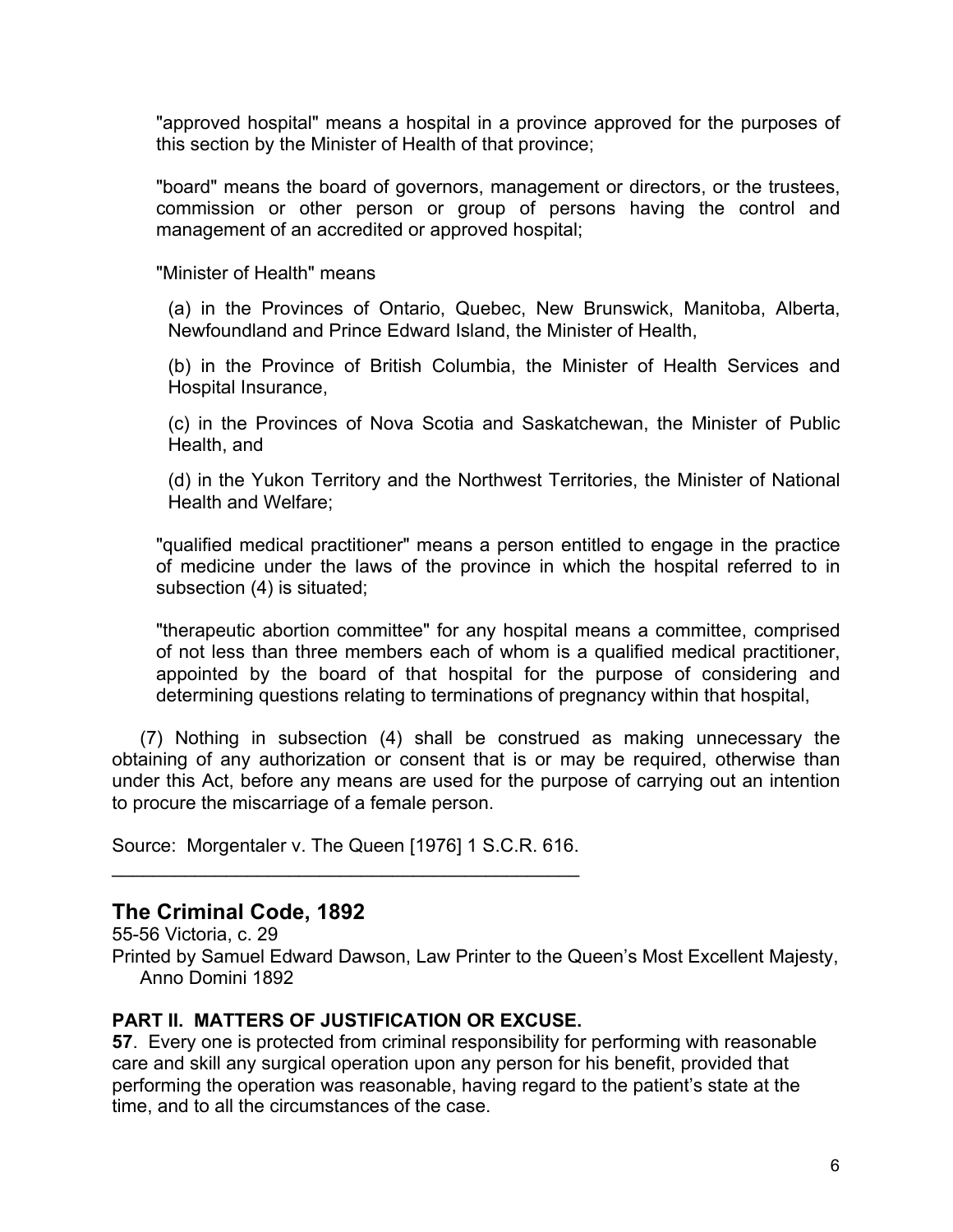# **PART XVII. HOMOCIDE.**

**218**. Homicide is the killing of a human being by another, directly or indirectly, by any means whatsoever.

**219**. A child becomes a human being within the meaning of this Act when it has completely proceeded, in a living state, from the body of its mother, whether it has breathed or not, whether it has an independent circulation or not, and whether the navel string is severed or not. The killing of such child is homicide when it dies in consequence of injuries received before, during or after birth.

# **PART XXI. RAPE AND PROCURING ABORTION.**

**272**. Every one is guilty of an indictable offence and liable to imprisonment for life who, with intent to procure the miscarriage of any woman, whether she is or is not with child, unlawfully administers to her or causes to be taken by her any drug or other noxious thing, or unlawfully uses any instrument or other means whatsoever with the like intent.

R.S.C., c.162, s.47.

**273**. Every woman is guilty of an indictable offence and liable to seven years' imprisonment who, whether with child or not, unlawfully administers to herself or permits to be administered to her any drug or other noxious thing, or unlawfully uses on herself or permits to be used on her any instrument or other means whatsoever with intent to procure miscarriage.

R.S.C., c.162, s.47.

**274**. Every one is guilty of an indictable offence and liable to two years' imprisonment who unlawfully supplies or procures any drug or other noxious thing, or any instrument or thing whatsoever, knowing that the same is intended to be unlawfully used or employed with intent to procure the miscarriage of any woman, whether she is or is not with child.

R.S.C., c. 162, s. 48.

# **An Act Respecting Offences Against the Person (1869 A.D.)**

 $\mathcal{L}_\text{max}$  and  $\mathcal{L}_\text{max}$  and  $\mathcal{L}_\text{max}$  and  $\mathcal{L}_\text{max}$ 

32-33 Victoria, Ch. 20

"The Criminal Law Consolidation and Amendment Acts of 1869, 32-33 Vict., for the Dominion of Canada," by Henri Elzear Taschereau, one of the judges of the Superior Court for the Province of Quebec, Vol. I (Montreal: Lovell Printing and Publishing Company, 1874).

# **ATTEMPTS TO PROCURE ABORTION.**

**Sect. 59**.—Every woman, being with child, who, with the intent to procure her own miscarriage, unlawfully administers to herself any poison or other noxious thing, or unlawfully uses any instrument or other means whatsoever with the like intent, and